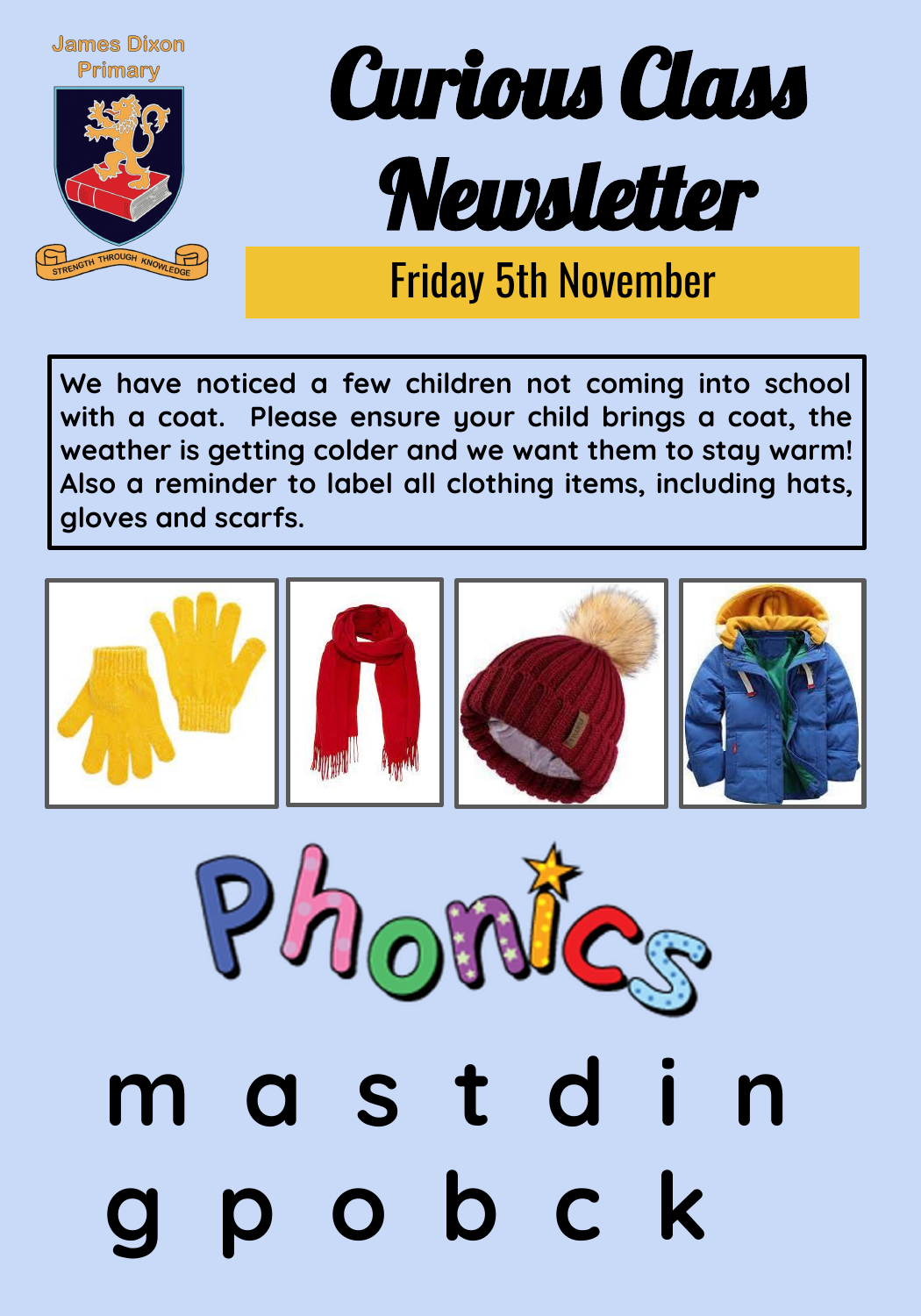

This half term we are going 'Into the Woods'. We will be reading lots of stories that have forests as their setting. We will be learning about different animals and talking about nocturnal and diurnal animals, as well as finding out about animals that hibernate during the winter months.





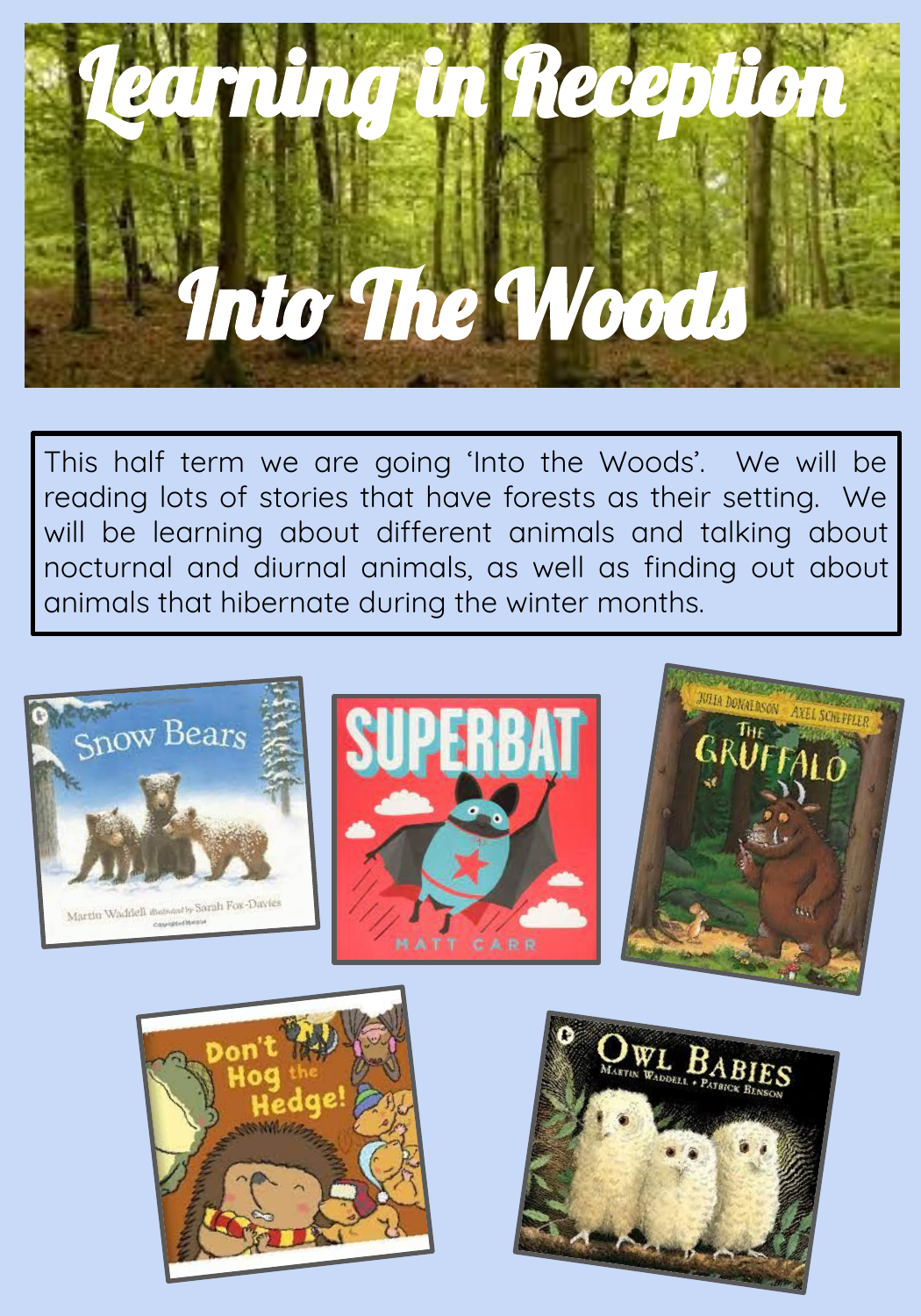## **Maths in Reception**

**We have been learning all about the numbers 3 and 4.**

**We have been introduced to the word 'double' and have been exploring doubling numbers using ladybirds and numicon!**





To develop our understanding of number we have been asking the questions...

What is one more than …? What is one less than …? What is double…?

How many ways can we make ...?